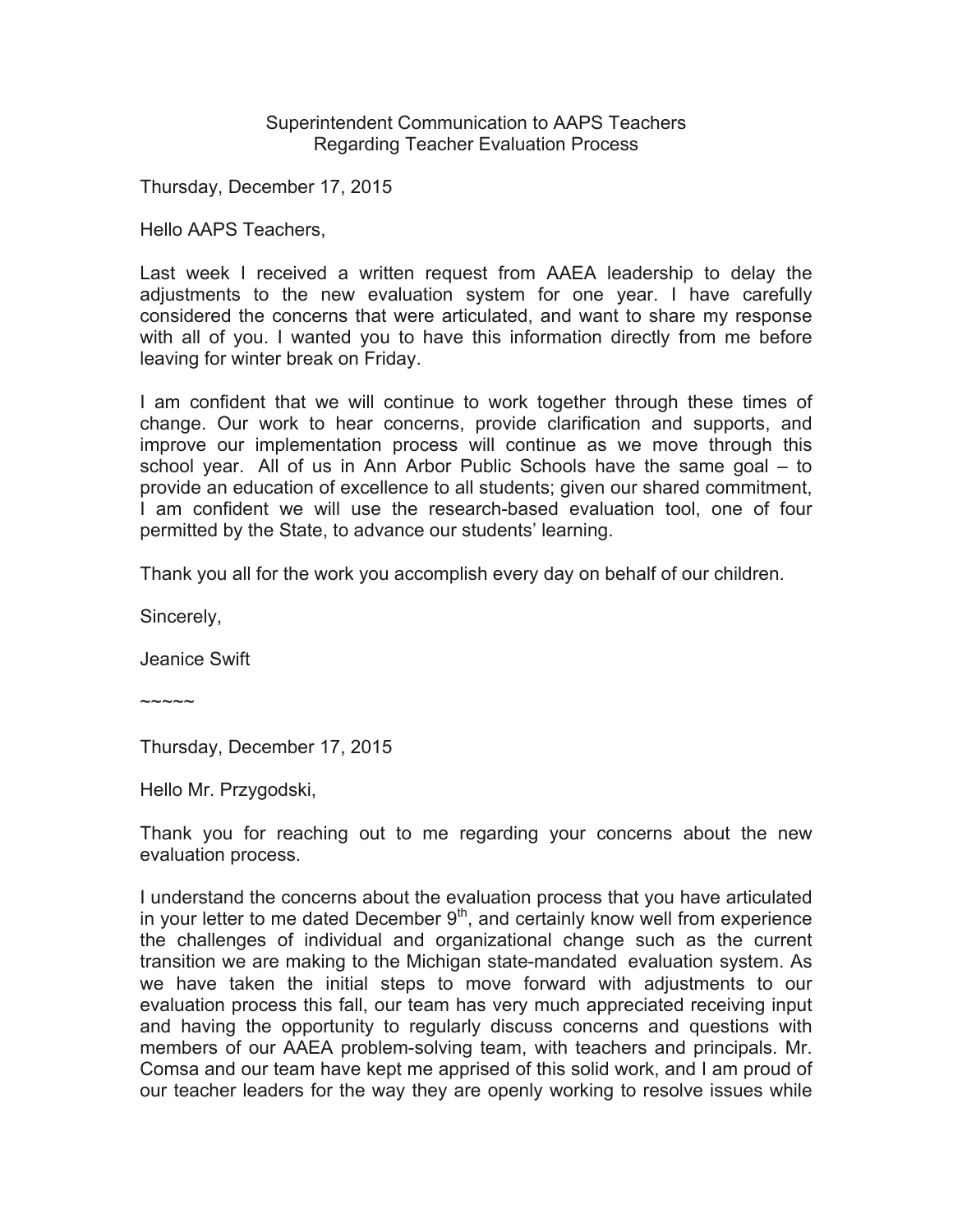also moving forward with necessary adjustments to our process. As with any new system, it will take time for all stakeholders to understand and feel comfortable with the new requirements.

While we continue to modify the evaluation system to comply with state law and best professional practice, we are reassured that this current work is based in the same familiar Danielson evaluation model that we have used for several years in AAPS. In addition, our current progress is also built on the strong foundation that we have achieved through many years of working together to maintain a high standard for strong instructional practice. This current work rests on a longstanding foundation of excellent teaching and learning in the Ann Arbor Public Schools.

In keeping with our strong commitment to pace our change to support success, we are amending our 2015-16 evaluation plan in the following ways for the balance of this school year:

1) Allow for the use of a *menu* of 'rigorous and comparable measures,' and provide the opportunity for teachers and leaders to choose from among these measures to demonstrate student growth.

For example, elementary teachers may choose from a list of measures that meet state requirements, including but not limited to NWEA, benchmark assessments, and EveryDay Math benchmark assessments. Secondary teachers may choose from a list of measures such as Common Content Assessments, ACT/SAT, SRI, and Student Learning Objectives (SLO).

2) During January, we will assemble two teams of AAPS teachers, elementary and secondary, who will work to support in this transition to ensure a strong evaluation process, and we will compensate these teacher teams for working alongside district curriculum leaders and principals throughout the coming year to clarify, support, and refine the implementation of an aligned teacher evaluation system and effective student growth measures.

More detailed information about the application process for these two teacher work groups as well as additional clarifications about our evaluation process will be shared during January.

Clearly, during this 2015-16 school year, we are participating in the development phase for full compliance with all legal requirements and achieving a strong evaluation model by the required 2016-2017 timeline. During this transition stage in our work, we should not expect perfection. I know that our teachers, building and district leaders will continue to participate in solution-oriented dialogue; we will learn together, help each other, and continue to contribute to our shared success as we move forward together in our service to children. Mr. Comsa and members of our team will also continue to meet with AAEA and other stakeholders to listen to concerns, receive input and make adjustments as